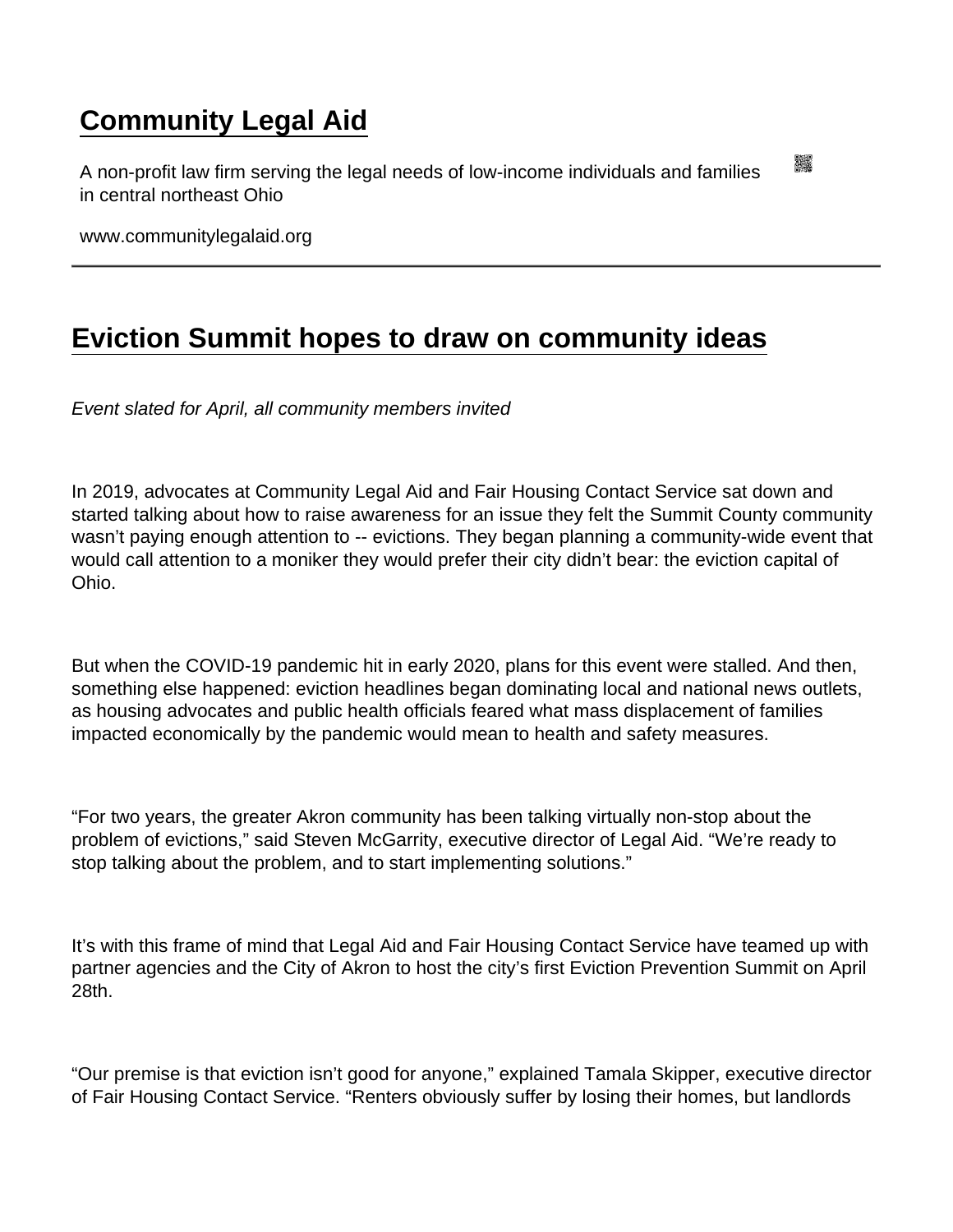also suffer financially. Neighborhoods suffer from constant transiency, and the city overall suffers. It would be better for our entire community if renters had more stable, safe, and affordable housing."

It's this thought process that led East Akron Neighborhood Development Corporation to participate in the planning committee for the event, as one of the largest rental housing providers in Summit County.

"We are landlords, but we are also community members, and we want to see all members of our community thrive," said Cheryl Stephens, CEO of EANDC. "The Eviction Prevention Summit is a chance for all players to sit down together and say, how can we do this better?"

That's a question Ray Greene, executive director of the Freedom BLOC, and his team have been trying to answer for the last few years.

"The biggest problem we see is that tenants often aren't at the table for these important discussions," Greene said. "We're trying to change that, by empowering renters to use their collective voice to better their communities."

The Summit is intentionally bringing together voices of tenants and landlords, as well as public officials and community leaders, to bring about real, lasting change, Skipper said.

The full-day, conference-style event will offer attendees the opportunity to hear from expert panels and chat with local resources and agencies. Lunch will feature a live interview with Pulitzer-Prize winning author and MacArthur Genius Fellow Matthew Desmond, moderated by renowned reporter ML Schultze. The afternoon will consist of facilitated community roundtable discussions aimed at drawing out grassroots solutions to the eviction crisis.

"Our goal is to walk away with real ideas our community can implement," McGarrity said. "Everyone attending will get the chance to share their ideas, and any net revenue from the event will be put directly back into implementing those ideas."